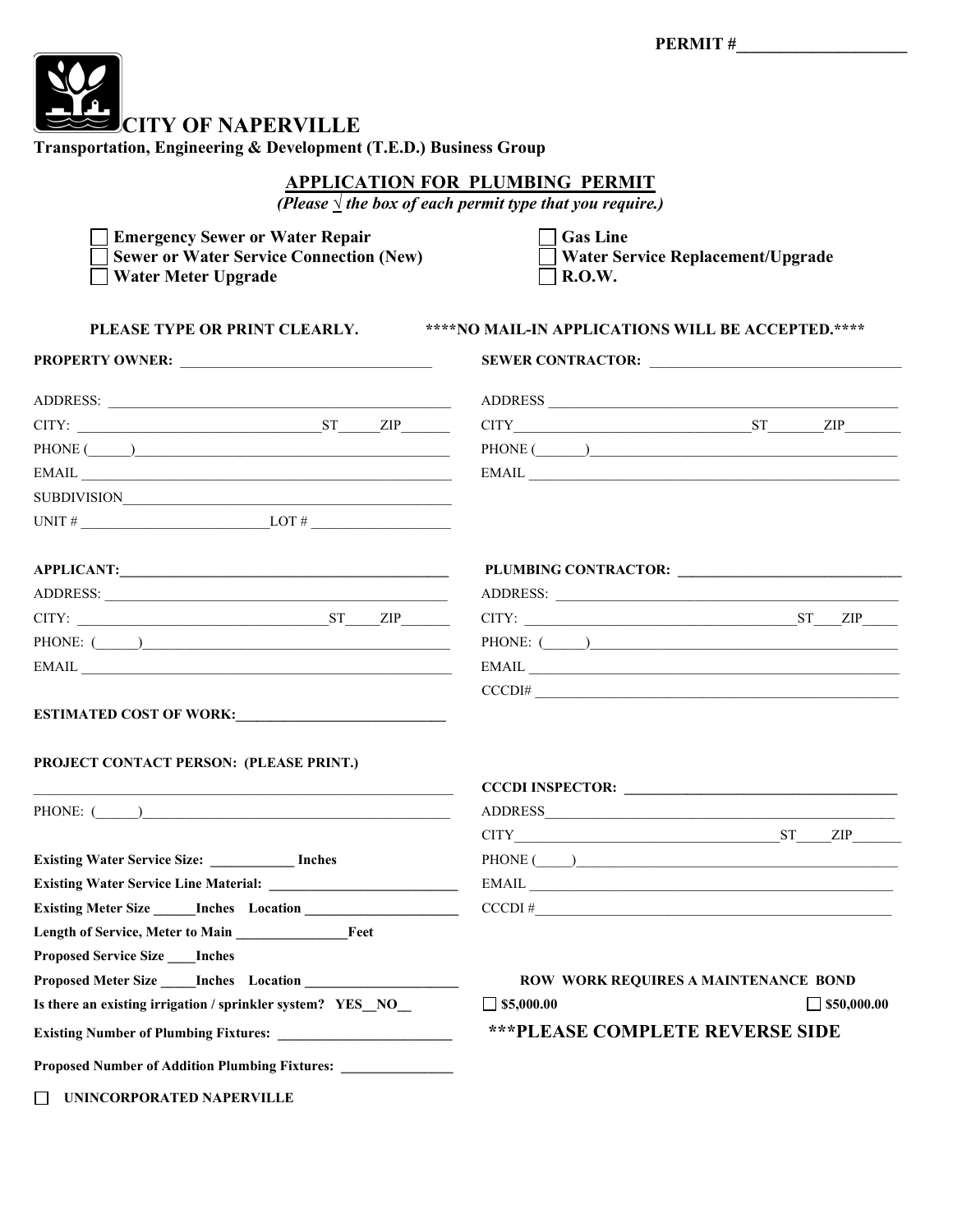UNDER THE PENALTIES OF PERJURY AS PROVIDED BY LAW, THE UNDERSIGNED CERTIFIES THAT THE STATEMENTS SET FORTH IN THIS APPLICATION, PLANS, SPECIFICATIONS AND PLAT ARE TRUE AND CORRECT AND ARE IN ACCORDANCE WITH THE PROVISIONS AND REGULATIONS OF THE BUILDING CODE AND ALL OTHER CODES AND ORDINANCES OF NAPERVILLE APPLICABLE THERETO AND IN FORCE WHEN CONSTRUCTION IS COMMENCED. IF THE APPLICANT KNOWINGLY FALSIFIES ANY INFORMATION IN THIS APPLICATION, APPLICANT SHALL BE CONSIDERED IN VIOLATION OF SECTION 1-12-4 OF THE NAPERVILLE MUNICIPAL CODE AND SHALL BE FINED NOT LESS THAN FIFTY DOLLARS (\$50) NOR MORE THAN FIVE HUNDRED DOLLARS (\$500).

(Please check here.  $\Box$ ) I HAVE READ AND UNDERSTAND THE CONSTRUCTION SITE SAFETY REQUIREMENTS OF THE CITY OF NAPERVILLE. (Please initial here.)

(Please check here. \_\_\_\_\_\_\_\_\_\_\_\_\_\_\_) I UNDERSTAND THAT THIS PROJECT MAY BE SUBJECT TO CITY OF NAPERVILLE ROAD IMPACT FEES AND/OR ROAD IMPACT FEES FOR DU PAGE COUNTY OR WILL COUNTY IN ILLINOIS. I FURTHER UNDERSTAND THAT THE DU PAGE COUNTY FEE (if applicable) MUST BE PAID AND THE RECEIPT FOR SAME SUBMITTED PRIOR TO THE ISSUANCE OF A FULL BUILDING PERMIT. ALL OTHER IMPACT FEES MUST BE PAID PRIOR TO THE ISSUANCE OF ANY TYPE OF OCCUPANCY PERMIT. (Please initial here.)

(Please CHECK here: \_\_\_\_\_\_\_\_\_\_\_\_) AS HOMEOWNER, I AGREE THAT I WILL CONTINUE TO LIVE IN MY OWN HOME FOR A MINIMUM OF SIX (6) MONTHS AFTER COMPLETION OF PLUMBING WORK. (Please INITIAL here: \_\_\_\_\_\_\_\_\_)

SIGNATURE OF APPLICANT **with a straight of a straight of a straight of a straight of a straight of a straight of a straight of a straight of a straight of a straight of a straight of a straight of a straight of a straight** 

SIGNATURE OF OWNER/AGENT\_\_\_\_\_\_\_\_\_\_\_\_\_\_\_\_\_\_\_\_\_\_\_\_\_\_\_\_\_\_\_\_\_\_\_\_\_\_\_\_\_\_\_\_\_\_\_\_\_\_\_\_\_\_\_\_\_\_DATE\_\_\_\_\_\_\_\_\_\_\_\_\_\_\_